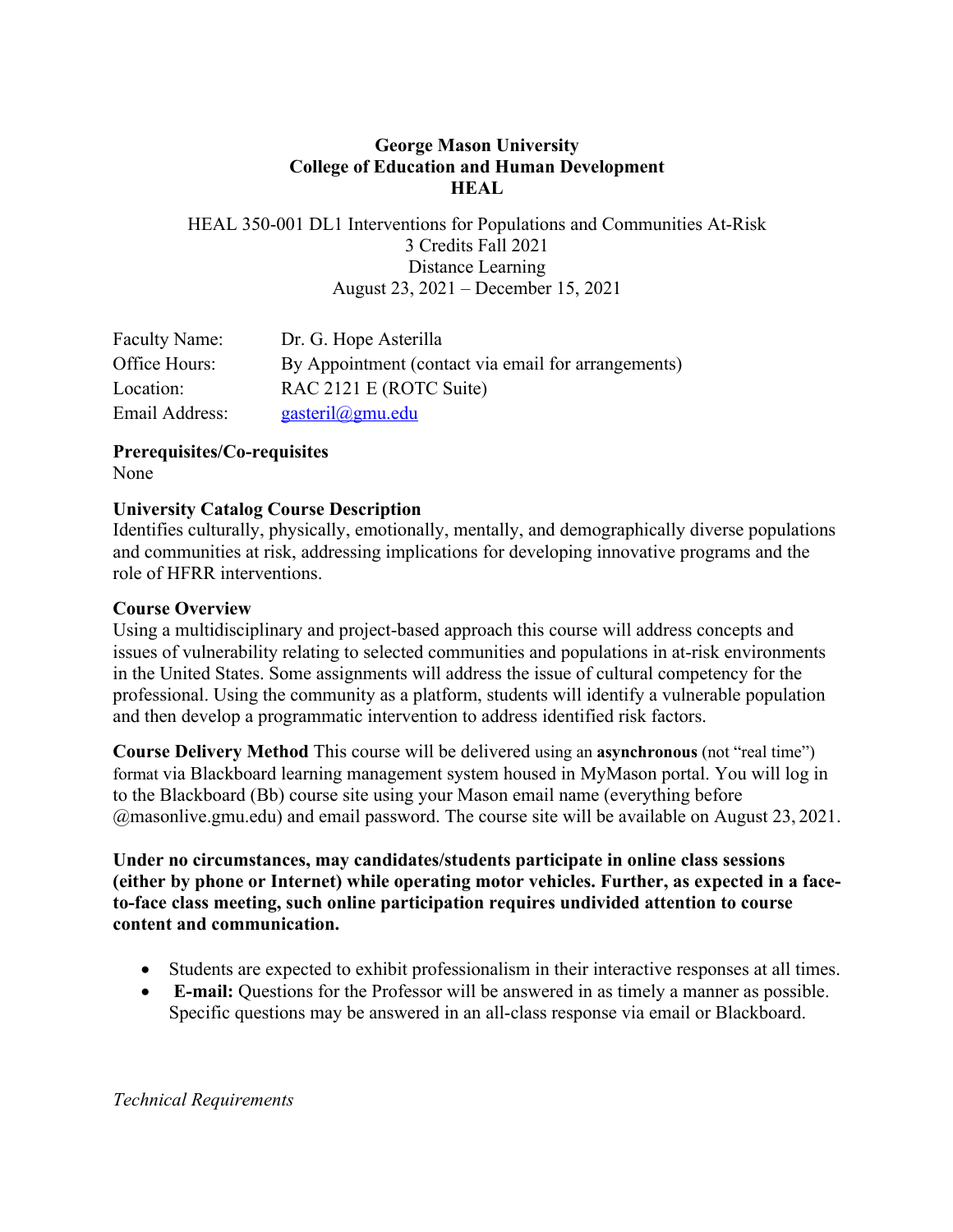To participate in this course, students will need to satisfy the following technical requirements: High-speed Internet access with standard up-to-date browsers. For a list of Blackboard's supported browsers see:

https://help.blackboard.com/Learn/Student/Getting\_Started/Browser\_Support#supported-browsers

- Students must maintain consistent and reliable access to their GMU email and Blackboard, as these are the official methods of communication for this course.
- Students may be asked to create logins and passwords on supplemental websites and/or to download trial software to their computer or tablet as part of course requirements.
- The following software plug-ins for PCs and Macs, respectively, are available for free download:
	- o Adobe Acrobat Reader: https://get.adobe.com/reader/
	- o Windows Media Player: https://support.microsoft.com/en-us/help/14209/get-windows-media-player
	- o Apple Quick Time Player: www.apple.com/quicktime/download/

# **Expectations**

- **Course Week:** Because asynchronous courses do not have a "fixed" meeting day, our week will start on Monday. Modules and assignments may become available on Sunday by 8:00 p.m. EST. Students are expected to complete and electronically submit all assignments prior to 11:59 p.m. EST on the due date of the assignment as indicated on the course calendar.
- **Log-in Frequency**: Students must actively check the course Blackboard site and their GMU email for communications from the instructor at a minimum of 3 times per week.
- **Participation:** Students are expected to actively engage in all course activities throughout the semester, inclusive of reviewing all course materials, completing activities and assignments and participating in discussions and group forums.
- **Technical Competence:** Students are expected to demonstrate competence in the use of all course technology. Students who are struggling with technical components of the course are expected to seek assistance from the College or University technical services.
- **Technical Issues**: Students should anticipate some technical difficulties during the semester and should, therefore, budget their time accordingly. **Late work will not be accepted based on individual technical issues.** Technical help for students is available from the University technical services.
- **Workload:** Please be aware that this course **is not self-paced**. Students are expected to meet *specific deadlines* and *due dates* as listed in this syllabus and posted on Blackboard. It is the student's responsibility to keep track of the weekly course schedule of topics, readings, activities and assignments due.
- **Instructor Support**: Students may schedule an individual session to discuss course requirements, or other course-related issues. Students should email the instructor using their GMU account only, with suggested dates/times and the phone number you wish to use.
- Emailed messages will be responded to as soon as possible within 48 hours during the week, or 72 hours on weekends and holidays.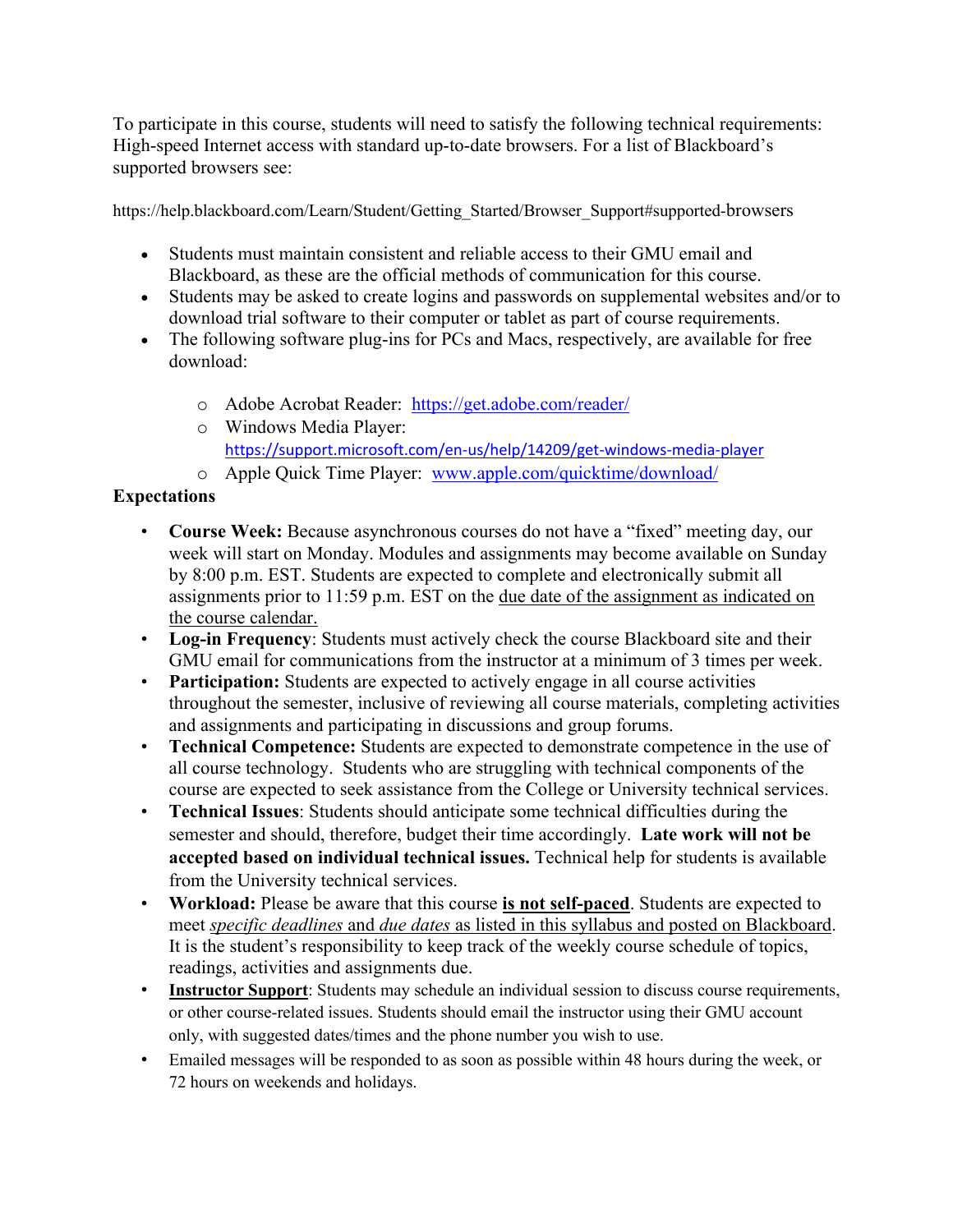- **Netiquette:** The course environment is a collaborative space. Experience shows that even an innocent remark typed in the online environment can be misconstrued. Students must always re-read their responses carefully before posting them, so as others do not consider them as personal offenses. *Be positive in your approach with others and diplomatic in selecting your words*. Remember that you are not competing with classmates, but sharing information and learning from others. All faculty are similarly expected to be respectful in all communications.
- **Accommodations:** Online learners who require effective accommodations to ensure accessibility must be registered with George Mason University Disability Services.

## **Learner Outcomes or Objectives**

This course is designed to enable students to do the following:

- Review risk factors, concepts and themes associated with vulnerable communities.
- Evaluate and assess personal frames of reference relative to cultural competency and interactions with vulnerable populations.
- Understand the structure/process in developing an intervention program for vulnerable groups.
- Identify a specific vulnerable population and demonstrate an understanding of program analysis through the development of an intervention proposal supportive of that vulnerable population.

#### **Professional Standards**

(Not applicable)

## **Required Texts**

No required text. Assigned readings will be posted within modules. Course Reference: Shi, l. & Stevens, G. (2010). Vulnerable Populations in the United States. San Francisco, CA. Jossey-Bass.

#### **Course Performance Evaluation**

Students are expected to submit all assignments on time as outlined by the instructor (e.g., Blackboard, Tk20). **Coursework is presented in a sequential manner, thus**, **assignments, discussion boards, projects, activities, Intervention Proposal, and exams will not reopen or be accepted after the posted due date.**

#### **Assignments/Examinations**

Note: The coronavirus pandemic continues to impact the discussion of vulnerable populations for this class. As we all re-group with new patterns of responsible behavior, the course assignments may also be adjusted against the ongoing response to this crisis.

• **Discussion Board Forums**: Discussion prompts will be based on the lecture notes, assigned readings or other related material. It will include peer critique and decision making on current issues. Each student is expected to post a comment in each discussion forum, and in each forum she/he has to reply to another student's posting. Postings are worth 2-5 points for a total of **30 points which will represent class participation**. **These individual assignments carry a significant collective grade point value.** Discussion prompts will be posted on Monday. Individual responses to prompts will be due by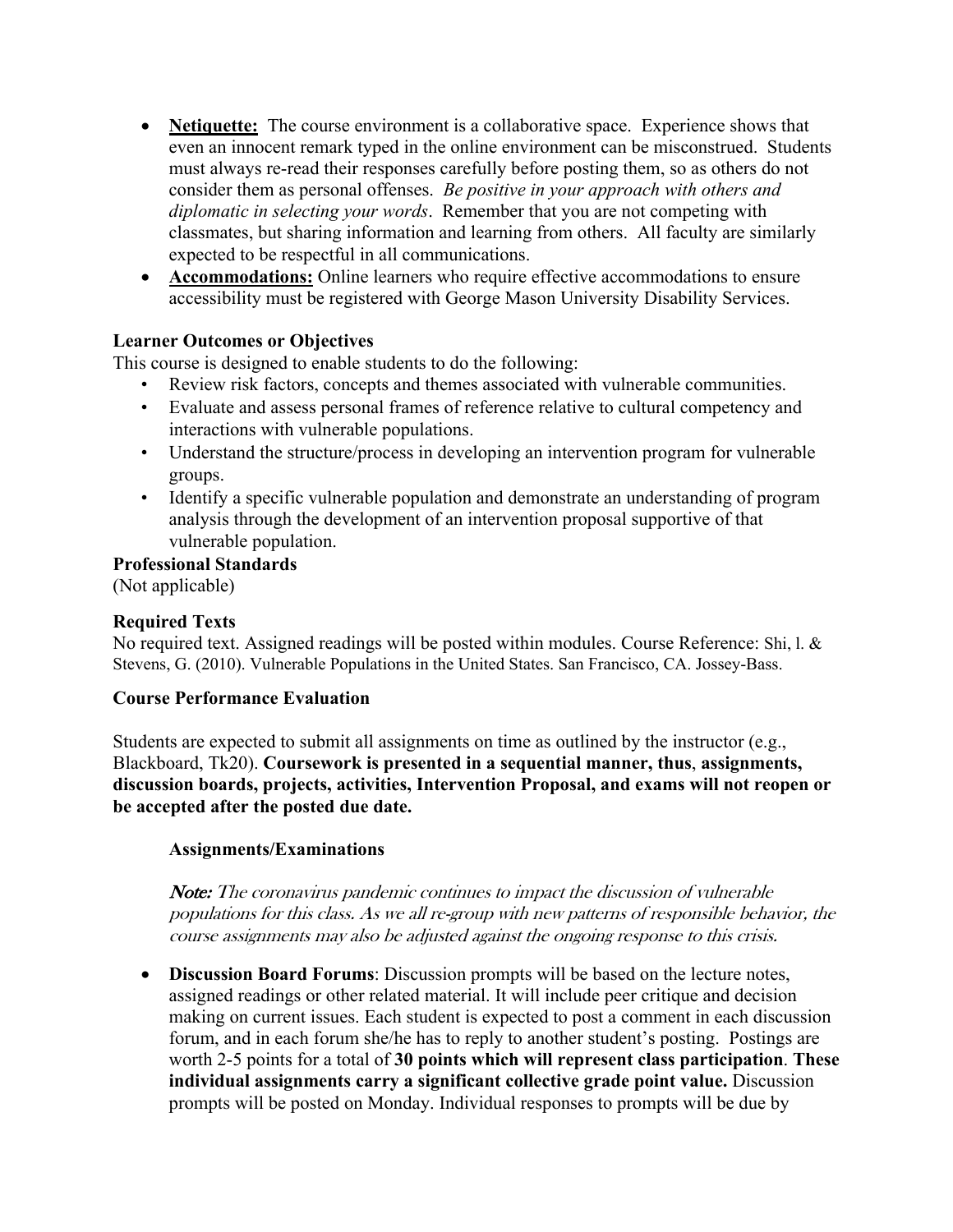Thursday of that same week by 11:59 EST. Peer responses to prompts or peer review of assignments will be due by Saturday 11:59 EST unless otherwise indicated.

- o "Netiquette" includes but is not limited to the following courtesies within culturally competent communication guidelines: *Comment, question, or critique an idea but do not attack an individual; disagree respectfully***;** *all opinions and experiences, no matter how different they may be perceived, must be respected in the spirit of tolerance and academic discourse; watch sarcasm or jokes - it doesn't always translate well online. No profane or offensive language is to be used in the discussion board, peer reviews or any assignment.*
- o
- **Individual Project:** Students will complete one individual project with guidelines provided by the instructor. Project details will be posted in the designated module on Blackboard.
- **Intervention Proposal (IP)** This major project will involve students' selecting and analyzing a community-based program serving vulnerable populations. The task will be to identify a gap/need in current services**,** mindful that Covid-19 has altered the format and budgets of many programs. Upon approval, students' will propose a solution (intervention) to address that need and develop a *do-able Intervention Proposal (IP).* A short abstract summary of your **IP** will also be submitted separately for peer review. Students will be guided through this paced process throughout the semester.
- **Article Review and Commentary:** Students will review two-three articles or journal studies relative to current issues facing vulnerable populations.
- **Final Assessment:** Students will complete a final assessment paper.

## **Course Grading:**

Assignments are assigned a raw point value which will be added for a cumulative score. That score will be aligned to the University' grading scale as indicated.

| <b>Assignment</b>            | <b>Raw Point Value</b> |  |  |  |
|------------------------------|------------------------|--|--|--|
| <b>Intervention Proposal</b> | 30                     |  |  |  |
| Forum Discussion Prompts     | 30                     |  |  |  |
| Individual Project           | 10                     |  |  |  |
| <b>Article Reviews</b>       | 20                     |  |  |  |
| Final Assessment Paper       | 10                     |  |  |  |
| Total                        |                        |  |  |  |

| <b>Grading Scale</b> |                        |
|----------------------|------------------------|
| $A+ = 97-100$        | $C_{\rm{+}} = 77 - 79$ |
| $A = 94-96$          | $C = 74-76$            |
| $A = 90-93$          | $C = 70-73$            |
| $B+ = 87-89$         | $D = 60-69$            |
| $B = 84 - 86$        | $F = 0.59$             |
| $B = 80 - 83$        |                        |

## **Professional Dispositions**

See https://cehd.gmu.edu/students/polices-procedures

## **Class Schedule HEAL 350 – FALL 2021**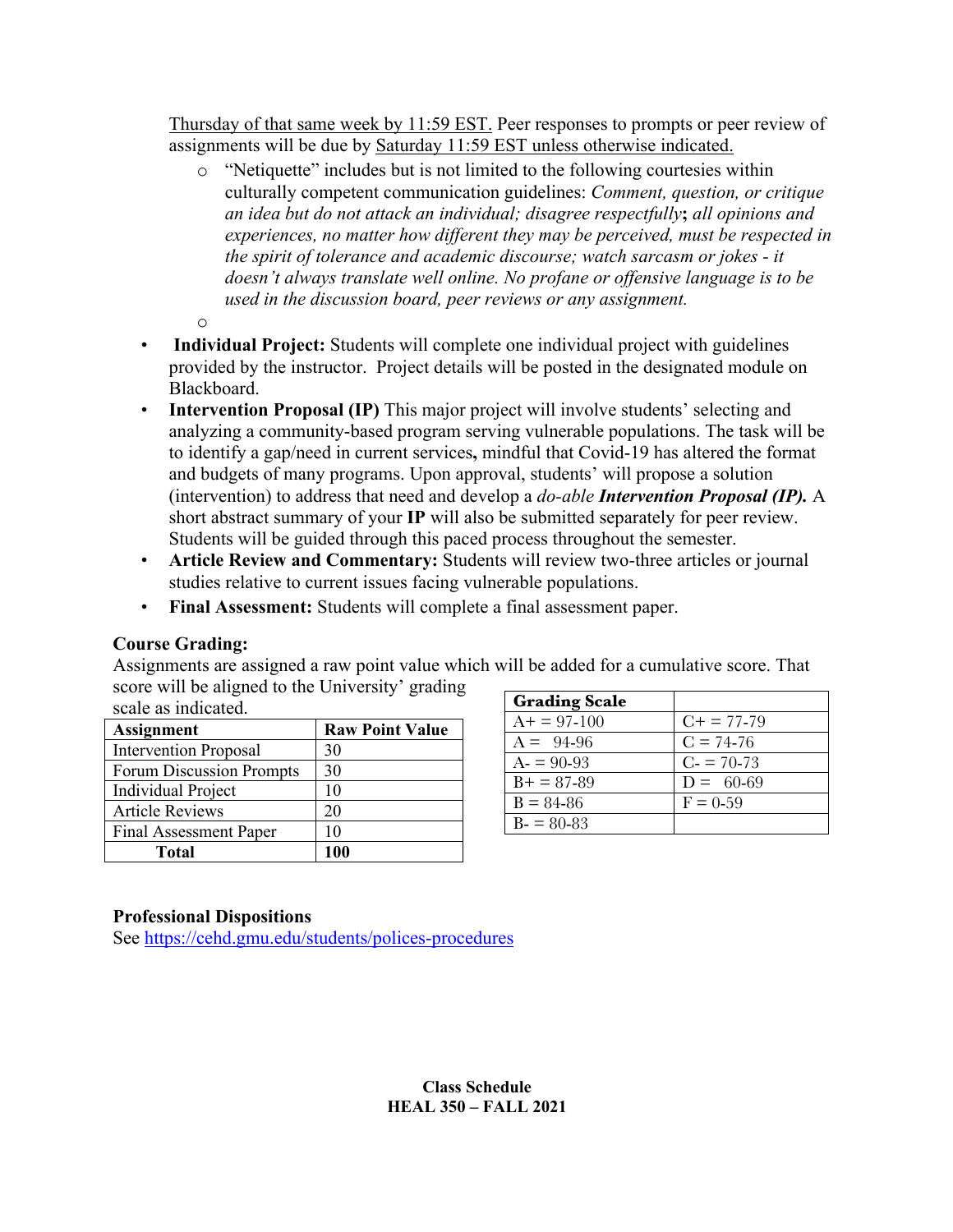# **August 23, 2021 – December 15, 2021**

Note: Faculty reserves the right to alter the schedule as necessary, with notification to students.

|                     | <b>WEEK</b>     | <b>DATE</b>   | <b>DISCUSSION</b> | <b>ASSIGNMENTS/READING</b>                   |
|---------------------|-----------------|---------------|-------------------|----------------------------------------------|
| <b>Overview</b>     | 1               | August 23     | Introduction      | Course/Assignment Overview                   |
|                     |                 |               |                   | Questionnaire due August 27                  |
|                     | $\overline{2}$  | August 30     |                   | Lecture: Concepts                            |
|                     |                 |               |                   | Discussion 1: Initial post due 9/2           |
|                     |                 |               |                   | <b>Peer Response 9/4</b>                     |
| <b>MODULE</b><br>#1 | 3               | September 6   | <b>Vulnerable</b> | Lecture: Determinants of Health              |
|                     |                 |               | Populations       | <b>Reading:</b> Begin Complexity of Identity |
|                     |                 |               |                   | Discussion 2: Initial post due 9/9           |
|                     |                 |               |                   | Peer response 9/11; Project worksheet        |
|                     |                 |               |                   | due 9/11                                     |
|                     | $\overline{4}$  | September 13  |                   | Lecture: Planning for Interventions          |
|                     |                 |               |                   | Reading: Cultural Competence/Activity        |
|                     |                 |               |                   | Begin Intervention Proposal (IP) draft       |
|                     |                 |               |                   | <b>Complexity Article Response:</b> Due 9/18 |
|                     | 5               | September 20  |                   | Reading: Vulnerable Populations;             |
|                     |                 |               |                   | Discussion 3: Initial post 9/23, Peer        |
|                     |                 |               |                   | response 9/25                                |
| <b>MODULE</b>       | 6               | September 27  | Project           | Lecture: Generational Considerations         |
| #2                  |                 |               | Development       | Project: Begin Interview with an Elder       |
|                     | $\overline{7}$  | October 4     |                   | IP Draft: Due 10/9                           |
|                     |                 |               |                   | Discussion 4: Initial post 10/7              |
|                     |                 |               |                   | Peer response 10/9                           |
|                     | 8               | October 11    |                   | <b>Elder Interview Due 10/16</b>             |
| <b>MODULE</b>       | 9               | October 18    | <b>Task Force</b> | Lecture: Healthy People 2020/2030;           |
| #3                  |                 |               | Forum             | <b>Reading:</b> Leading Health Indicators    |
|                     |                 |               |                   | <b>LHI Assessment Review due 10/23</b>       |
|                     | 10              | October 25    |                   | Discussion 5: Initial post 10/28             |
|                     |                 |               |                   | Peer response 10/30                          |
| <b>MODULE</b>       | 11              | November 1    | Intervention      | Lecture: Resiliency/Community                |
| #4                  |                 |               | Proposal (IP)     | Partnerships                                 |
|                     | 12              | November 8    |                   | Final IP due 11/13                           |
|                     | 13              | November 15   |                   | Post Final Abstract Summary by 11/17         |
|                     | $\overline{14}$ | November 22   | Thanksgiving      |                                              |
|                     |                 |               | Holiday Break     | Enjoy!                                       |
|                     | 15              | November 29 - |                   | Peer Abstract (2 responses) due 12/2         |
|                     |                 | December 3    |                   |                                              |
|                     | 16              | December 6-10 |                   | <b>Final Assessment due 12/8</b>             |

**Core Values Commitment**